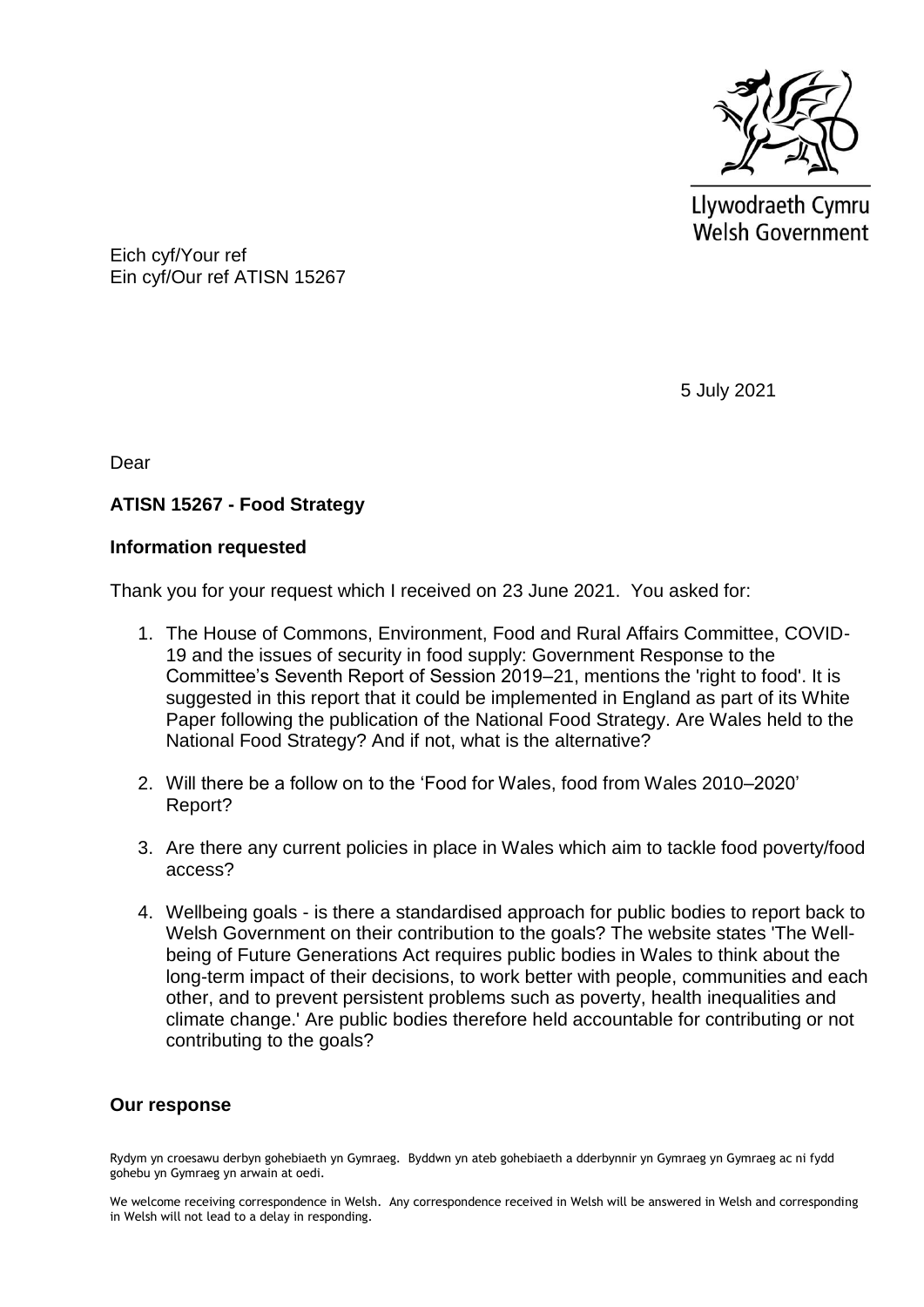1. Food is a devolved matter. The National Food Strategy is an England only initiative, and the Welsh Government is not held to its recommendations or to any White Paper published by Defra following the publication of the National Food Strategy.

In Wales, the Welsh Government is in the process of developing a new strategy for the food & drink industry in Wales. As part of this process, in February 2021, the Welsh Government published a Vision and Mission for the food & drink industry in Wales which can be found on the Business Wales website at the following link:

[Strategic Vision | Business Wales -](https://businesswales.gov.wales/foodanddrink/strategic-vision) Food and drink (gov.wales)

2. The Welsh Government is in the process of developing a new strategy for the food & drink industry in Wales. This will be a successor to 'Food for Wales, food from Wales 2010–2020', and the resultant Action Plan, 'Towards Sustainable Growth: An Action Plan for the Food and Drink Industry 2014-2020'. Publication has been delayed as a result of the Covid-19 pandemic, it is anticipated that the final document will be published on the Welsh Government website later this year.

The recently published Programme for Government [\(https://gov.wales/programme](https://gov.wales/programme-government)[government\)](https://gov.wales/programme-government) states that the Welsh Government to develop a Community Food Strategy during the life of this government. Food connects communities in many beneficial ways which advance the Future Generations Wales well-being goals. The Welsh Government will be engaging with stakeholders as these proposals are developed further.

3. The Welsh Government has a number of initiatives to address food poverty or food access. The Welsh Government has secured a further £2m *European Transition Funding: Tackling Food Poverty and Addressing Food Insecurity* for 2021-22. Officials are working with stakeholders to finalise the criteria and distribution of the funding.

The overall aims of the funding are:

- o to **support organisations**, including local authorities and third sector organisations to work in collaboration in the here and now to tackle food poverty and addressing food insecurity in Wales
- o **to support communities** to invest in initiatives that help tackle the root causes of food poverty and food insecurity and develop healthy, sustainable solutions which involve the communities that are affected.
- o To support an increased number of **people** facing food poverty by strengthening existing community food initiatives across each local authority including a focus on activity that helps to address the root causes of food poverty.
- o To encourage applications from organisations that want to work **collaboratively**, across county boundaries, to help maximise the impact of the funding. Local authorities are expected to work with local experts, including the third sector, who are already addressing food poverty and insecurity.

**Free School Meals**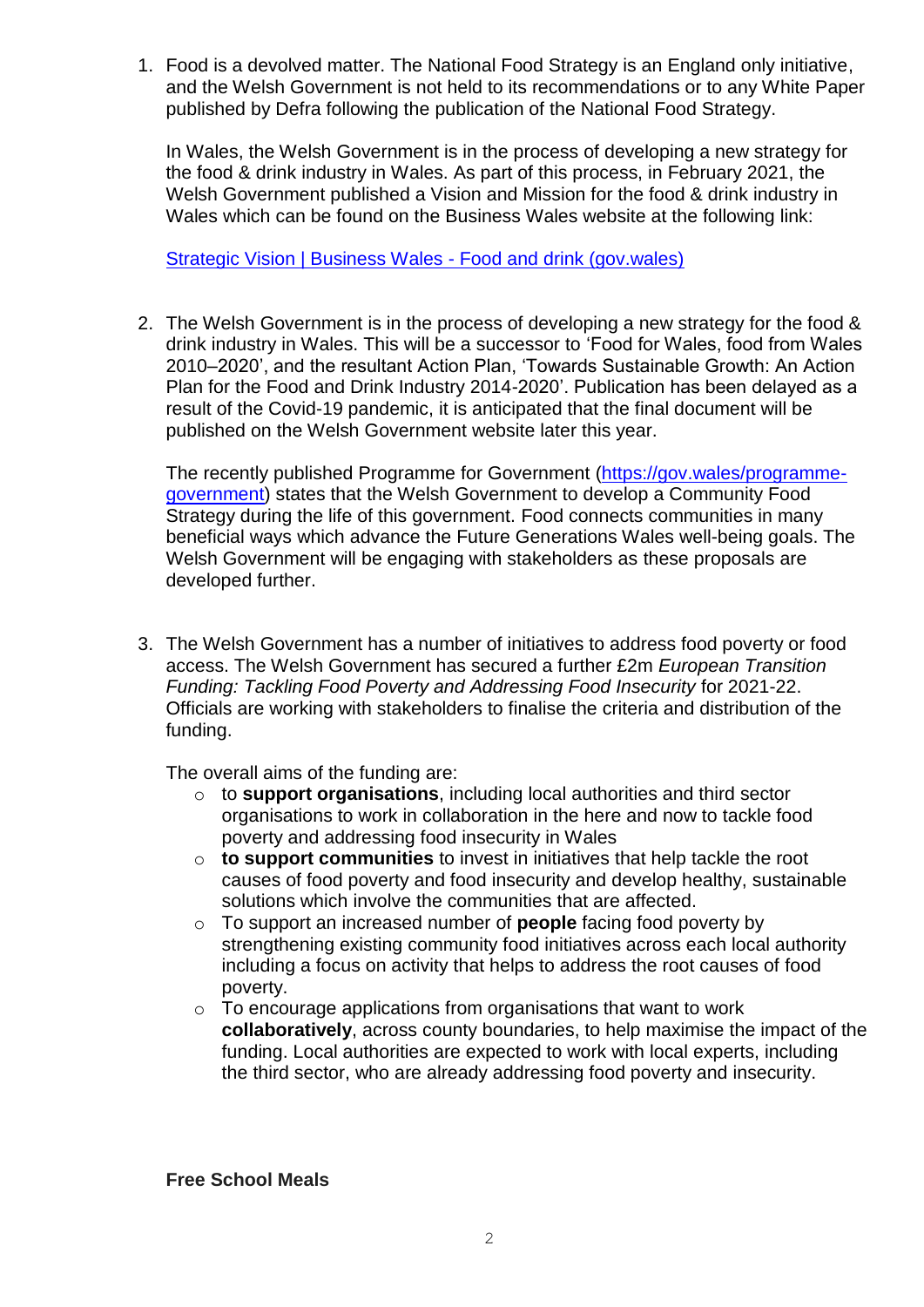The Welsh Government continues to make funding available to local authorities so that they can make free school meal provision to eligible learners who are not required to attend school premises because they are self-isolating as a result of COVID-19.

Throughout the pandemic, we have made it a key priority to ensure that free school meals have been available to eligible learners who have not been able to attend school because of Covid 19. During the 2020-21 financial year, more than £60m in additional funding has been made available for free school meal provision. Wales has led the way in ensuring that those who rely on free school meals have still been able to receive them during the school holidays. We were the first of the UK nations to confirm that free school meal provision would be made available during the summer holidays and the first to announce that provision would continue throughout the school holidays until Easter 2021 and have now confirmed that £23.3m additional funding will be available for free school meal provision during school holidays throughout the 2021-22 financial year.

In April 2019, in response to the UK Government's continued rollout of Universal Credit, a net annualised earnings threshold of £7,400 was introduced for families in receipt of Universal Credit who want to claim free school meals. The Welsh Government has made a commitment to rapidly review this earnings threshold when new data becomes available later in the summer.

### **Free Breakfasts in Primary Schools**

The Welsh Government introduced a free breakfast initiative in primary schools in September 2004, initially funded by a specific grant which afforded a mechanism to monitor take-up and the costs involved. Following the successful establishment of the initiative, it was considered appropriate to protect free breakfast provision via legislation and transfer the grant funding to the Revenue Support Grant (RSG) which local authorities receive from the Welsh Government as part of the Local Government Settlement.

Section 88 of the School Standards and Organisation (Wales) Act 2013 places a duty on a local authority to provide free breakfast on each school day for learners at a primary school it maintains.

Breakfasts provided by local authorities must be:

- provided free of charge
- available on the school's premises
- available before the start of the school day.

Local authorities have the flexibility to decide the form of the breakfast content subject to compliance with the Healthy Eating in Schools (Nutritional Standards and Requirements) (Wales) Regulations 2013 which regulate food and drink provided in maintained schools.

The Welsh Government has published for local authorities and governing bodies, of interest [\(https://gov.wales/sites/default/files/publications/2018-12/free-breakfast-in](https://gov.wales/sites/default/files/publications/2018-12/free-breakfast-in-primary-schools-statutory-guidance-for-local-authorities-and-governing-bodies.pdf)[primary-schools-statutory-guidance-for-local-authorities-and-governing-bodies.pdf\)](https://gov.wales/sites/default/files/publications/2018-12/free-breakfast-in-primary-schools-statutory-guidance-for-local-authorities-and-governing-bodies.pdf).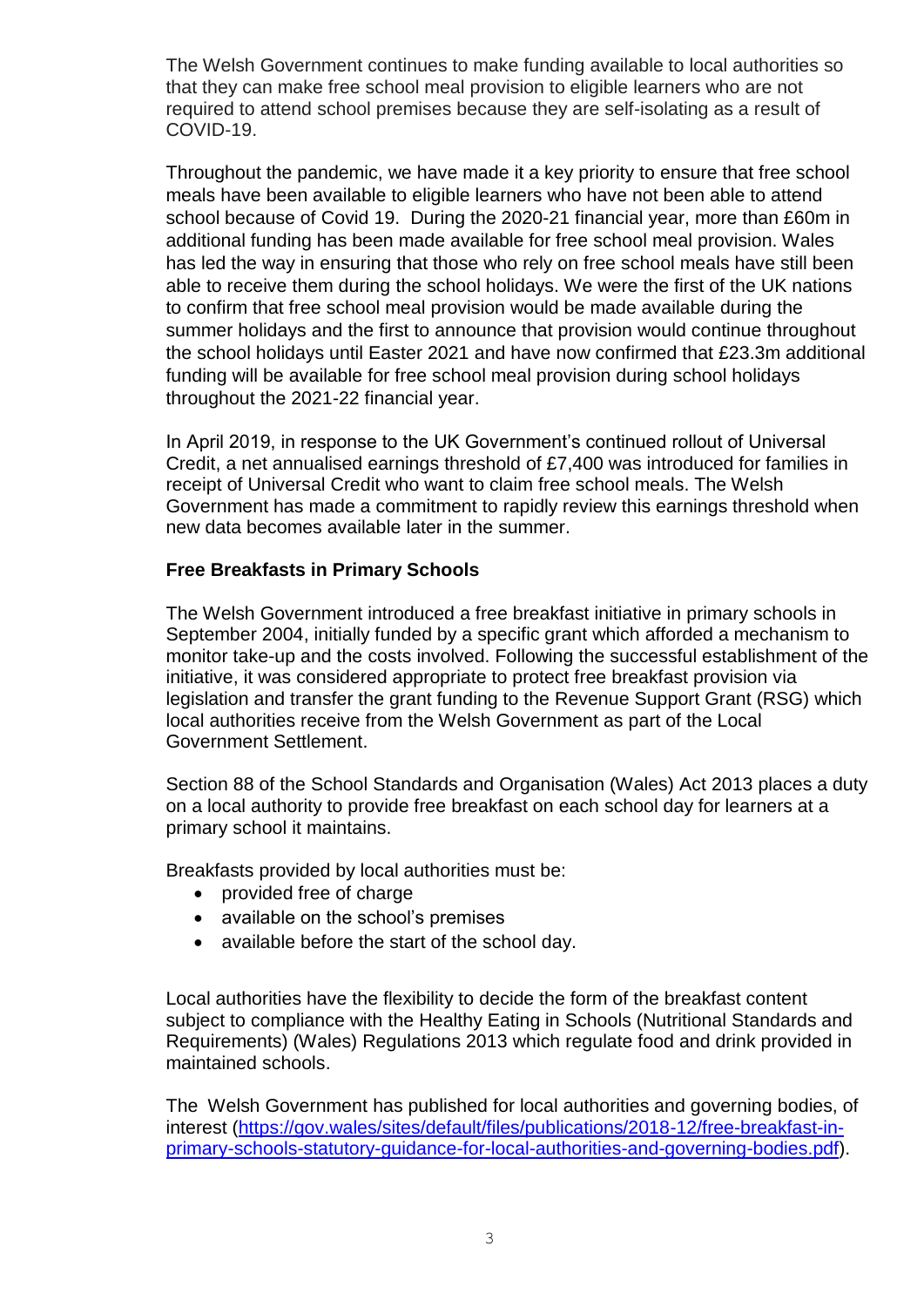### **Additional Breakfast Allowance for Year 7 Pupils who are Eligible for Free School Meals**

There is increasing evidence of young people using the allowance made to them for their free school lunch to buy food at breakfast time or during morning break because they are arriving at school hungry without having eaten a proper breakfast. Initially, starting in January 2021, the Welsh Government has made an additional allowance available to year 7 learners who are in receipt of free school meals which will enable them to purchase breakfast or a mid-morning snack without having to use part of their allowance for lunch.

The impact of this allowance will need to be evaluated before a decision is made regarding its roll-out to learners eligible for free school meals in other school years.

### **Big Bocs Bwyd**

The Bocs Bwyd Project builds on the award-winning start made at two Barry primary schools in partnership with Fareshare. £100,000 funding from the Valleys Taskforce has established a further five Bocs Bwyd projects in schools in the South Wales Valleys, working in partnership with the Valleys Regional Park:-

- Cyfarthfa Park Primary, Merthyr;
- St Margaret's RC Primary, Aberdare;
- Cwmfelin Primary, Maesteg;
- Garth Primary, Maesteg;
- 3 Joint, co-located Ammanford Schools: Cylch Meithrin Rhydaman, Ysgol Bro Banw, Rhydaman Primary.

The project helps to measurably reduce food waste at a commercial, community and household level, using platforms including OLIO to share food at a family level.

4. The information you have requested is available on the Welsh Government website, and I attach links below

[Well-being of Future Generations \(Wales\) Act 2015: the essentials](https://eur01.safelinks.protection.outlook.com/?url=https%3A%2F%2Fgov.wales%2Fwell-being-future-generations-act-essentials-html&data=04%7C01%7CNicholas.Shilton%40gov.wales%7C8f0c7c2495d842c4364208d9366054c4%7Ca2cc36c592804ae78887d06dab89216b%7C0%7C0%7C637600609622157912%7CUnknown%7CTWFpbGZsb3d8eyJWIjoiMC4wLjAwMDAiLCJQIjoiV2luMzIiLCJBTiI6Ik1haWwiLCJXVCI6Mn0%3D%7C1000&sdata=rO6ngen8pLKRQPRdzwE6EctHisHDCoFDhUPrPzENLKk%3D&reserved=0)

[Well-being of future generations: statutory guidance | GOV.WALES](https://eur01.safelinks.protection.outlook.com/?url=https%3A%2F%2Fgov.wales%2Fwell-being-future-generations-statutory-guidance&data=04%7C01%7CNicholas.Shilton%40gov.wales%7C8f0c7c2495d842c4364208d9366054c4%7Ca2cc36c592804ae78887d06dab89216b%7C0%7C0%7C637600609622167914%7CUnknown%7CTWFpbGZsb3d8eyJWIjoiMC4wLjAwMDAiLCJQIjoiV2luMzIiLCJBTiI6Ik1haWwiLCJXVCI6Mn0%3D%7C1000&sdata=31NGnV%2BeHavSh2SlBHa%2BW7ezEqbE%2F9QBeacBLuCDdZ8%3D&reserved=0)

[Well-being of Future Generations \(Wales\) Act 2015 \(legislation.gov.uk\)](https://eur01.safelinks.protection.outlook.com/?url=https%3A%2F%2Fwww.legislation.gov.uk%2Fanaw%2F2015%2F2%2Fsection%2F13&data=04%7C01%7CNicholas.Shilton%40gov.wales%7C8f0c7c2495d842c4364208d9366054c4%7Ca2cc36c592804ae78887d06dab89216b%7C0%7C0%7C637600609622167914%7CUnknown%7CTWFpbGZsb3d8eyJWIjoiMC4wLjAwMDAiLCJQIjoiV2luMzIiLCJBTiI6Ik1haWwiLCJXVCI6Mn0%3D%7C1000&sdata=PVqYpWRds25rqNdUXwcuM3zIyBlE%2BuaR934rlofnrr4%3D&reserved=0)

In summary, the Well-being of Future Generations Act places a duty that the public bodies will be expected to carry out. A duty means they have to do this by law. The well-being duty states that each public body must carry out sustainable development. The action a public body takes in carrying out sustainable development must include:

1. setting and publishing objectives ("well-being objectives") that are designed to maximise its contribution to achieving each of the well-being goals, and 2. taking all reasonable steps (in exercising its functions) to meet those objectives.

This means that each public body listed in the act must work to improve the economic, social, environmental and cultural well-being of Wales. To do this they must set and publish well-being objectives. These objectives will show how each public body will work to achieve the vision for Wales set out in the well-being goals. Public bodies must then take action to make sure they meet the objectives they set.